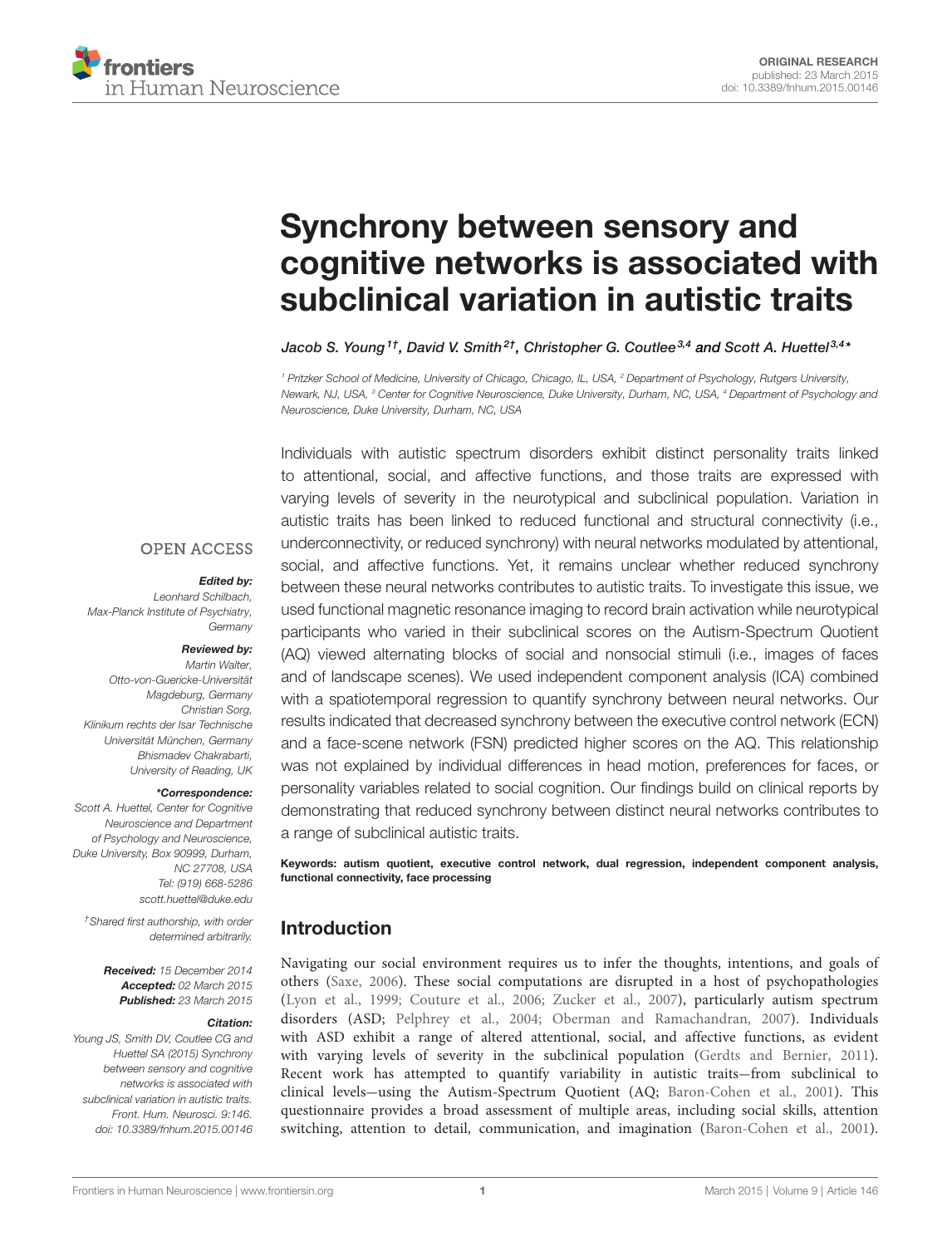Young et al. Network synchrony and subclinical autistic traits

Although high scores on the AQ can provide useful diagnostic information regarding ASD [\(Woodbury-Smith et al.,](#page-9-1) [2005\)](#page-9-1), variation in AQ primarily reflects the extent of autistic traits within an individual, thereby providing information regarding individual differences in autistic traits, even within a subclinical sample [\(Baron-Cohen et al.,](#page-7-0) [2001\)](#page-7-0).

Understanding the neural bases of variability in the AQ and ASD has emerged as a focal point across several studies in social neuroscience [\(Adolphs,](#page-7-1) [2010\)](#page-7-1). Studies employing tasks requiring social cognition and attentional control have implicated a number of brain areas--particularly the amygdala [\(Ashwin et al.,](#page-7-2) [2007\)](#page-7-2), fusiform gyrus [\(Dziobek](#page-8-6) [et al.,](#page-8-6) [2010\)](#page-8-6), anterior cingulate cortex [\(Dichter et al.,](#page-8-7) [2009\)](#page-8-7), and the temporo-parietal junction [\(Lombardo et al.,](#page-8-8) [2011;](#page-8-8) [von dem Hagen et al.,](#page-9-2) [2011\)](#page-9-2)-in the pathophysiology of autism. Building on these observations, other work has highlighted the importance of underconnectivity-evident as changes in white matter tracts or reduced synchrony in functional magnetic resonance imaging (fMRI) datawithin these brain systems [\(Just et al.,](#page-8-9) [2004,](#page-8-9) [2007\)](#page-8-10); in other words, greater severity in autistic traits, whether clinical or subclinical, can be associated with reduced connectivity within specific brain systems. Recent findings suggest that reduced connectivity within resting-state networks containing the amygdala is associated with greater severity in autistic traits [\(von dem Hagen et al.,](#page-9-3) [2013\)](#page-9-3). Such results lead to the specific hypothesis that the interactions between different resting-state networks--particularly during the processing of socially-relevant stimuli such as faces, which convey important social information regarding other individuals [\(Little et al.,](#page-8-11) [2008\)](#page-8-11)-may be disrupted by variation in autistic traits.

We evaluated whether reduced connectivity between a sensory network related to perception of faces relative to scenes face-scene network (FSN) and a cognitive network containing the anterior cingulate cortex (executive control network (ECN; [Smith et al.,](#page-8-12) [2009\)](#page-8-12)) predicted increased autistic traits. To test this hypothesis, we employed fMRI to record brain activation from 47 neurotypical males (i.e., individuals not exhibiting clinical symptoms of autism) viewing alternating blocks of faces and scenes (**[Figure 1](#page-1-0)**); those individuals also completed the AQ as a behavioral measure of autism-spectrum traits. We used a model-free analytic technique (independent component analysis; ICA) [\(Beckmann](#page-7-3) [and Smith,](#page-7-3) [2005\)](#page-7-3) to identify key neural networks and to separate those networks from sources of unwanted variability (e.g., head motion). These networks were then submitted to a spatial regression to reveal how each network responds across time within each participant. Our key analysis focused on individual differences in the synchrony between ECN and FSN (**[Figure 2](#page-2-0)**). We found that reduced synchrony between ECN and FSN correlated with greater severity in autistic traits (indicated by higher scores on the AQ). These findings suggest that changes in the interactions between large-scale neural networks may contribute to the pattern of altered function observed in individuals along the autism spectrum.



# <span id="page-1-0"></span>Materials and Methods

# **Participants**

Forty-seven male young adults completed the study. Prescreening excluded individuals with prior neurological or psychiatric illness. We also excluded three participants prior to data analysis for excessive head motion (see below for motion quality control description), leaving a final sample of 44 for all analyses (mean age: 24.07 years; range: 18-32 years). All procedures and methods were conducted in accordance with guidelines approved by the Institutional Review Board at Duke University Medical Center. Written informed consent was obtained from all participants.

## Stimuli and Tasks

Prior to beginning the main task, all participants completed a variant of an unrelated response-time task using visual images [\(Libedinsky et al.,](#page-8-13) [2011\)](#page-8-13); results from this task will be reported elsewhere. The main task employed passive visual stimulation (**[Figure 1](#page-1-0)**). Participants viewed eight blocks of face and scene images. Each block presented six images of the same category, but the attractiveness (determined by an independent group and unrelated to our current aims) could either be high or low. Images were presented for 3 s each and were separated by a 1 second fixation interval, yielding a total block length of 23 s for each block. Image blocks were separated by a 23 s fixation interval. To facilitate tensorial decomposition [\(Beckmann and](#page-7-3) [Smith,](#page-7-3) [2005\)](#page-7-3), all participants experienced the same stimuli in the same order: Face High Attractiveness, Scene Low Attractiveness, Face Low Attractiveness, Scene High Attractiveness, Scene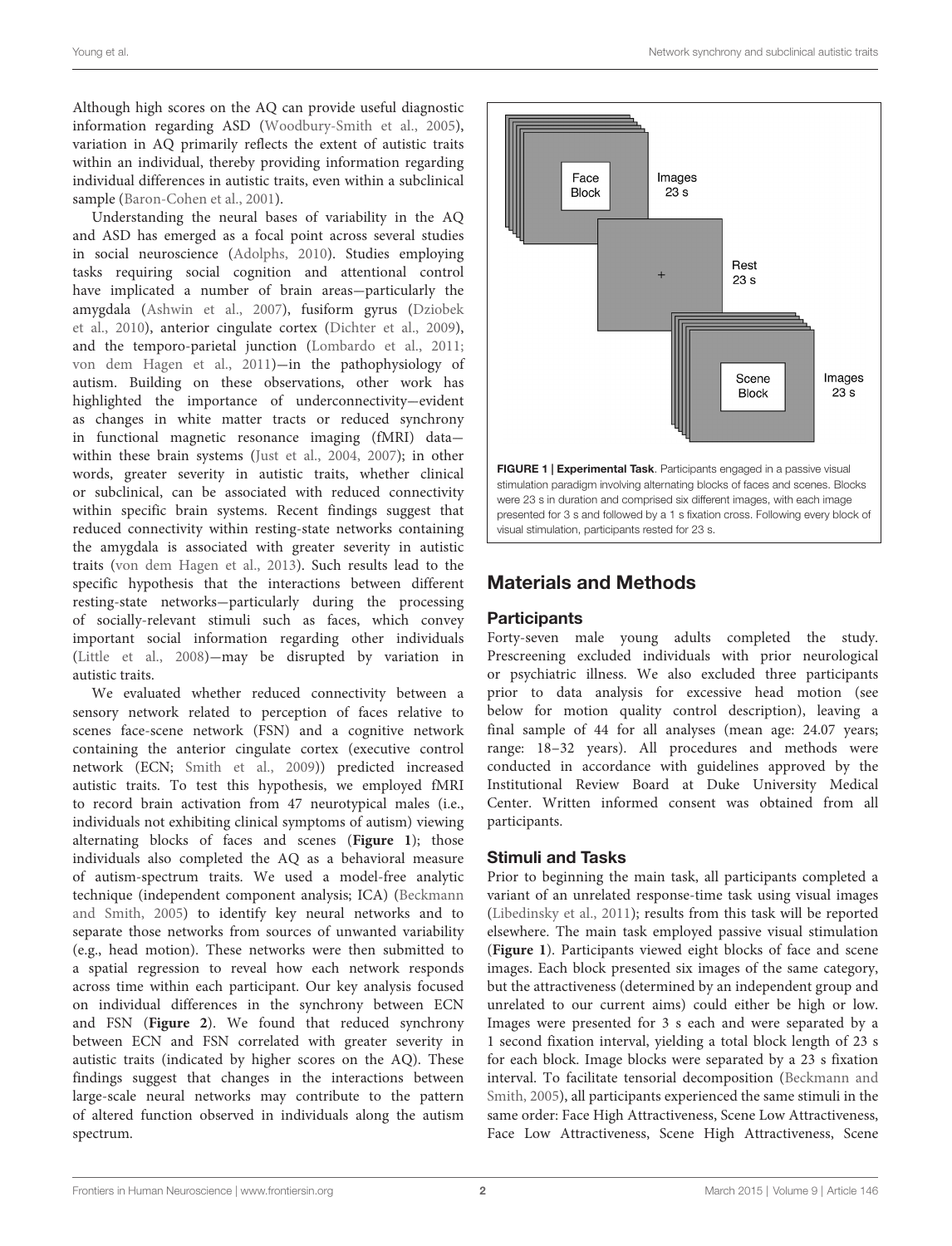

<span id="page-2-0"></span>Low Attractiveness, Face High Attractiveness, Face Low Attractiveness, Scene High Attractiveness. Once again, our key analyses focused on the image category rather than attractiveness.

After completing the scanner portion of the experiment, each participant completed two computer tasks. First, each participant completed a simple rating task where an attractiveness judgment was provided for each image previously seen in the response-time task and in passive viewing task. Each participant's highest rated face and scene images were then used in a preference task. This task displayed 15 pairs of faces and scenes with identical high ratings, and the participant was asked to indicate which image he preferred. We used the relative number of face vs. scene choices as an idiosyncratic index of preferences; therefore, participants could range from −15 (complete scene preference) to 15 (complete face preference). All tasks were programed using the Psychophysics Toolbox (Version 3) [\(Brainard,](#page-7-4) [1997\)](#page-7-4).

Each participant also completed the AQ [\(Baron-Cohen et al.,](#page-7-0) [2001\)](#page-7-0). As an additional control for personality variables related to social cognition, we also used the interpersonal reactivity index [\(Davis,](#page-8-14) [1983\)](#page-8-14), which provided empathetic concern and perceptive-taking subscales.

## Image Acquisition

Images were acquired with a General Electric MR750 3.0 Tesla scanner equipped with an 8-channel parallel imaging system. To collect the neuroimaging data, we utilized a  $T_2^*$ -weighted spiral-in sensitivity encoding sequence (acceleration factor = 2), with slices parallel to the axial plane connecting the anterior and posterior commissures (repetition time (TR): 1580 ms; echo time (TE): 30 ms; matrix:  $64 \times 64$ ; field of view (FOV): 243 mm; voxel size:  $3.8 \times 3.8 \times 3.8$  mm; 37 interleaved axial slices acquired in ascending order; flip angle: 70 degrees). The first eight volumes were discarded prior to preprocessing the functional data. To facilitate coregistration and normalization of the functional data, we also acquired whole-brain highresolution anatomical scans  $(T_1$ -weighted FSPGR sequence; TR: 7.58 ms; TE: 2.93 ms; matrix: 256 × 256; FOV: 256 mm; voxel size:  $1 \times 1 \times 1$  mm; 206 axial slices; flip angle: 12 degrees).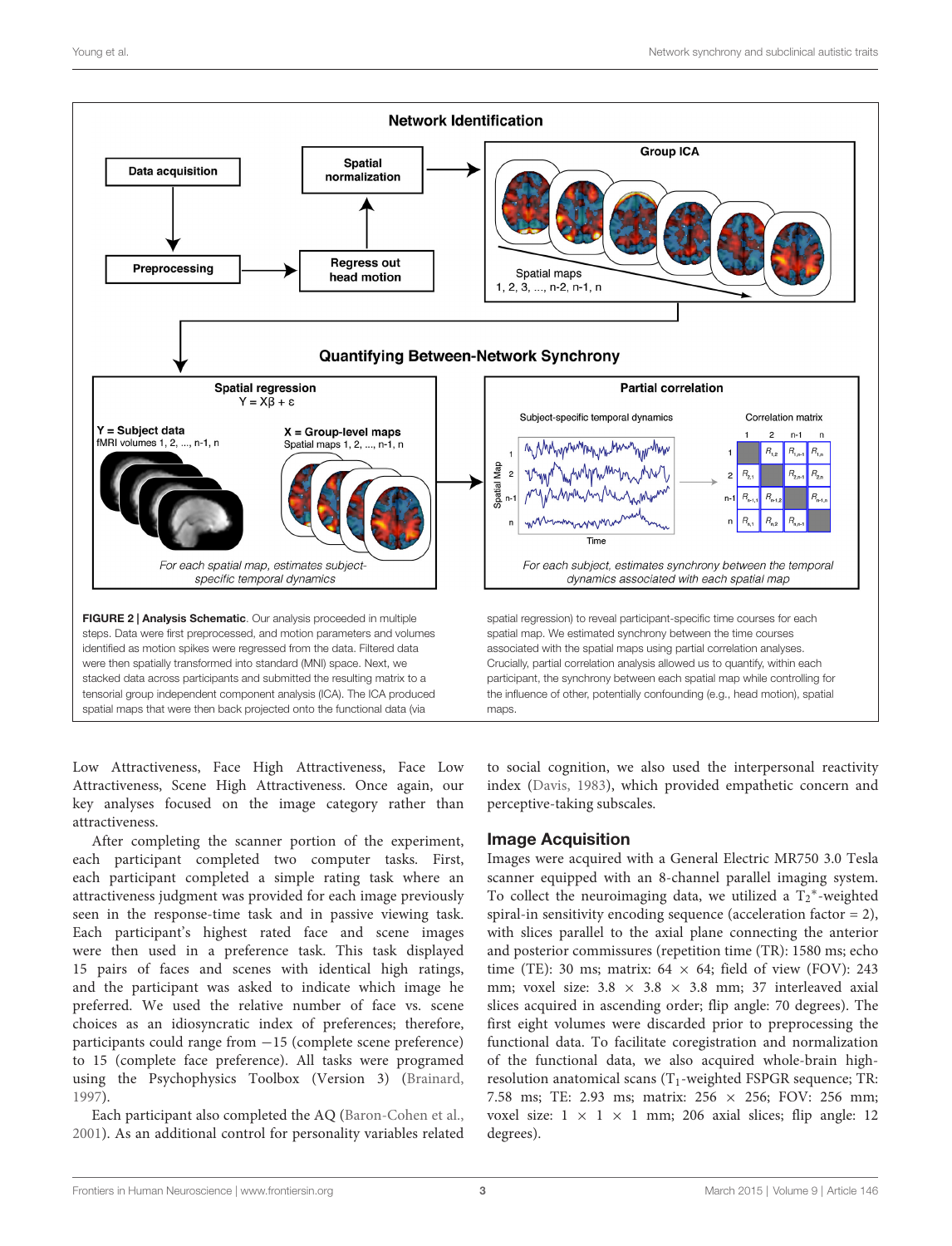#### FMRI Preprocessing

We used the FMRIB Software Library (FSL Version  $4.1.8$  $4.1.8$  $4.1.8$ )<sup>1</sup> package [\(Smith et al.,](#page-9-4) [2004\)](#page-9-4) for preprocessing. We first motion corrected our data by realigning the time series to the middle volume [\(Jenkinson et al.,](#page-8-15) [2002\)](#page-8-15). We then skull stripped the nonbrain material using the brain extraction tool [\(Smith,](#page-8-16) [2002\)](#page-8-16) and corrected for intravolume slice-timing differences using Fourierspace phase shifting to align to the middle slice. After spatially smoothing the images with a 5 mm full-width-half-maximum Gaussian kernel, we applied a high-pass temporal filter to remove signals with periods exceeding 100 s. Finally, each 4-dimensional dataset was grand-mean intensity normalized using a single multiplicative factor. Prior to group analyses, functional data were spatially normalized to the Montreal Neurological Template (MNI) avg152  $T_1$ -weighted template (3 mm isotropic resolution) using a 12-parameter affine transformation implemented in FLIRT [\(Jenkinson and Smith,](#page-8-17) [2001\)](#page-8-17).

As part of our preprocessing, we also examined three partially correlated metrics summarizing participant-specific data quality: signal-to-fluctuation-noise ratio (SFNR; [Friedman and Glover,](#page-8-18) [2006\)](#page-8-18), mean volume-to-volume head motion, and number of motion spikes within the time series. To identify volumes as motion spikes, we first computed the root-mean-square error (RMSE) of each volume relative to the middle time point; the resulting values were then submitted to a boxplot threshold to identify outliers (i.e., RMSE amplitude exceeded the 75th percentile plus the value of 150% of the interquartile range of RMSE for all volumes in a run). We excluded subjects where any of these measures was extreme relative to other subjects (i.e., beyond the upper or lower 5th percentile in the distribution of values for that specific measure). This procedure created the following exclusion thresholds: SFNR < 34.68; proportion of outlier volumes > 0.121; mean volume-to-volume head motion > 0.204 mm. These thresholds identified three problematic subjects who were excluded from further analysis, leaving a final sample of 44 subjects for all analyses. To improve the data quality in the remaining subjects, we also regressed out variance tied to the motion parameters and also the motion spikes.

#### General Linear Model

We used FEAT to estimate a general linear model with local autocorrelation. The model included four regressors corresponding to the blocks of image presentation (Face High Attractiveness, Face Low Attractiveness, Scene High Attractiveness, and Scene Low Attractiveness). We also included covariates associated with motion parameters and motion spikes. Our analysis focused on a bidirectional contrast of face blocks relative to scene blocks. We combined data across participants using a mixed-effects model [\(Beckmann et al.,](#page-7-5) [2003\)](#page-7-5). Brain activations are displayed using MRIcroGL, $2$  and anatomical labels for local maxima (all coordinates reported in MNI space) were obtained using the Harvard-Oxford Cortical and Subcortical atlases [\(Zilles and Amunts,](#page-9-5) [2010\)](#page-9-5).

<span id="page-3-0"></span><sup>1</sup><http://www.fmrib.ox.ac.uk/fsl/>

#### Independent Component Analyses

To identify large-scale neural networks in the fMRI data, we performed a tensor-based independent components analysis (ICA) using Multivariate Exploratory Linear Decomposition into Independent Components (MELODIC) Version 3.10 within FS [\(Beckmann and Smith,](#page-7-6) [2004,](#page-7-6) [2005\)](#page-7-3). Prior to estimating the ICAs, we demeaned each participant's functional data and normalized the voxel-wise variance to prevent regions with high variability (e.g., cerebrospinal fluid) from biasing the ICA [\(Beckmann and](#page-7-6) [Smith,](#page-7-6) [2004\)](#page-7-6). The resulting dataset was then whitened and projected into a 25-dimensional subspace using probabilistic principal component analysis. Using a fixed-point iteration technique [\(Hyvärinen,](#page-8-19) [1999\)](#page-8-19) to optimize for non-Gaussian spatial source distributions, the whitened observations were decomposed into sets of vectors that describe signal variation across the temporal, spatial, and subject domains [\(Beckmann and](#page-7-3) [Smith,](#page-7-3) [2005\)](#page-7-3). The estimated component maps were thresholded by dividing the maps by standard deviation of the residual noise and then fitting a Gaussian-Gamma mixture model to the histogram of normalized intensity values [\(Beckmann and Smith,](#page-7-6) [2004\)](#page-7-6).

#### Dual-Regression Analyses

To evaluate individual differences in connectivity with spatial maps identified by the ICA, we employed a dual-regression analytical approach [\(Filippini et al.,](#page-8-20) [2009;](#page-8-20) [Murty et al.,](#page-8-21) [2014;](#page-8-21) [Smith et al.,](#page-9-6) [2014b;](#page-9-6) [Utevsky et al.,](#page-9-7) [2014\)](#page-9-7). The dual-regression approach first requires a spatial-regression. In this step, spatial maps are regressed onto each participant's functional data, resulting in a T (time points)  $\times$  C (components) set of beta coefficients that characterize the within-subject temporal dynamics of each spatial network. In the second temporalregression step, the resulting temporal dynamics from the first step that describe each network, in each subject, are regressed onto each subject's functional data. The output of this analysis is a set of spatial maps that quantify each voxel's connectivity with each network identified with the group ICA, individually for each subject. Importantly, this analysis estimates each voxel's connectivity with each spatial network while controlling for the influence of other networks-some of which may reflect artifacts, such as head motion and physiological noise.

#### Quantifying Synchrony Between Networks

We adopted a synchrony analysis based on previous research [\(Cole et al.,](#page-7-7) [2010\)](#page-7-7). We focused our core analyses on the synchrony between the ECN and the FSN. First, we used a spatial correlation to select the independent component map that best matched the network defined as the ECN in prior work [\(Smith et al.,](#page-8-12) [2009\)](#page-8-12), $3$  and the map that best matched the contrast for faces relative to scenes from our GLM model, respectively. Next, the entire set of independent component maps were regressed onto the functional data to reveal participantspecific time courses for each map. These time courses were then submitted to a partial correlation analysis to estimate

<span id="page-3-1"></span><sup>2</sup><http://www.mccauslandcenter.sc.edu/mricrogl/>

<span id="page-3-2"></span><sup>3</sup> See <http://fsl.fmrib.ox.ac.uk/analysis/brainmap+rsns/>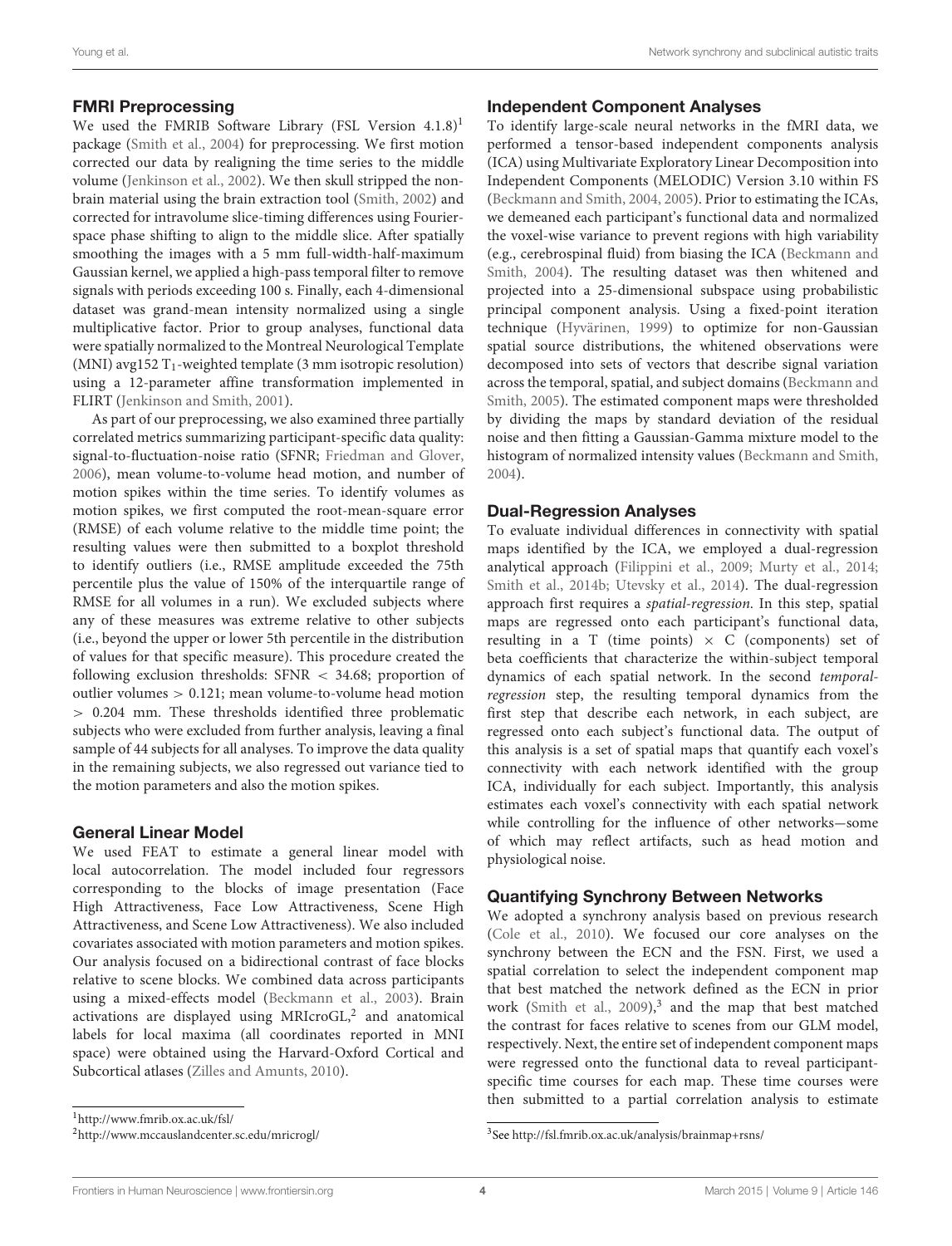<span id="page-4-0"></span>

|  | TABLE 1   Regions responding to faces relative to scenes. |
|--|-----------------------------------------------------------|
|--|-----------------------------------------------------------|

| <b>Probabilistic anatomical</b><br>label       | x        | v                | z                 | Z-stat | Number of<br>voxels (p) |
|------------------------------------------------|----------|------------------|-------------------|--------|-------------------------|
| iLOC (47%), OFG (6%)                           |          | $48 - 76 - 16$   |                   | 6.91   | 10467 ( $p < 0.001$ )   |
| iLOC (57%), OFG (5%)                           |          |                  | $42 - 80 - 12$    | 6.81   |                         |
| iLOC (47%), OFG (6%)                           |          |                  | $42 - 76 - 10$    | 6.76   |                         |
| OFG (39%), iLOC (28%)                          |          |                  | $40 - 70 - 18$    | 6.71   |                         |
| iLOC (57%), OFG (14%)                          |          | $-40 - 82 - 16$  |                   | 6.61   |                         |
| OFG (19%)                                      |          |                  | $-40$ $-72$ $-22$ | 6.5    |                         |
| Amygdala (71%)                                 |          |                  | $16 - 6 - 14$     | 6.14   | 7189(p < 0.001)         |
| Amygdala (23%)                                 |          |                  | $12 -4 -16$       | 5.98   |                         |
| Amygdala (6%)                                  |          |                  | $18 \t 0 \t -10$  | 5.96   |                         |
| Amygdala (22%)                                 |          | $-18$ $-2$ $-12$ |                   | 5.69   |                         |
| aTFC (59%), pTFC (25%)                         |          |                  | $32 - 6 - 42$     | 5.62   |                         |
| Amygdala (80%),<br>Hippocampus (9%)            |          |                  | $-18$ $-10$ $-14$ | 5.45   |                         |
| ParaCG (18%), SFG (18%),<br>Frontal Pole (15%) | $\Omega$ | 54               | 22                | 4.39   | 1896 ( $p < 0.001$ )    |
| Frontal Pole (22%)                             | $-18$    | 58               | 36                | 4.3    |                         |
| Frontal Pole (45%)                             | $-32$    | 56               | 26                | 4.29   |                         |
| ParaCG (10%), SFG (10%)                        | $-10$    | 52               | 22                | 4.25   |                         |

Listed in the table are regions exhibiting greater activation for faces relative to scenes, as determined by our general linear model. For clarity, we omitted labels whose likelihood is less than 5%. Abbreviations: iLOC (lateral occipital cortex, inferior division); OFG (occipital fusiform gyrus); SFG (superior frontal gyrus); aTFC (temporal fusiform cortex, anterior division); pTFC (temporal fusiform cortex, posterior division); ParaCG (paracingulate gyrus).

the synchrony between each network, after accounting for correlations with all other networks (**[Figure 2](#page-2-0)**). This technique allowed us to control for the influence of shared variance with the other independent components in the functional data, as well as other potential confounds (e.g., head motion). Taken together, this analytical approach is analogous to a betweensessions psychophysical interaction analysis, where functional connectivity (between networks) can be tested for dependency on an inter-subject variable (e.g., AQ scores) [\(Friston,](#page-8-22) [2011;](#page-8-22) [O'Reilly](#page-8-23) [et al.,](#page-8-23) [2012\)](#page-8-23).

# **Results**

#### Identifying Key Sensory and Cognitive Networks

Our analyses focused on the interaction between social and ECN. To identify these networks, we employed two approaches. First, we used a general linear model to compare responses to faces and scenes (see Section Materials and Methods). This analysis revealed canonical areas implicated in processing visual stimuli containing faces [\(Kanwisher et al.,](#page-8-24) [1997\)](#page-8-24) and scenes [\(Epstein and Kanwisher,](#page-8-25) [1998\)](#page-8-25). Specifically, a comparison of responses evoked by viewing faces relative to those evoked by viewing scenes revealed activation in the fusiform face area (**[Table 1](#page-4-0)**). Likewise, a comparison of responses evoked by viewing scenes relative to those evoked by viewing faces revealed activation in the parahippocampal place area (**[Table 2](#page-4-1)**).

Next, we used independent components analysis (ICA) to identify distinct neural networks modulated by our task [\(Beckmann and Smith,](#page-7-6) [2004,](#page-7-6) [2005;](#page-7-3) [Beckmann,](#page-7-8) [2012\)](#page-7-8). This <span id="page-4-1"></span>TABLE 2 | Regions responding to scenes relative to faces.

| x        | v        | z              | Z-stat                  | Number of<br>voxels (p) |
|----------|----------|----------------|-------------------------|-------------------------|
| $-26$    | $-48$    | $-14$          | 7.11                    | 18018 ( $p < 0.001$ )   |
| 26       |          | $-14$          | 7.08                    |                         |
| 30       | $-44$    | $-12$          | 7.07                    |                         |
| 30       |          | $-12$          | 7.07                    |                         |
| $-28$    |          | $-12$          | 7.04                    |                         |
| 22       | $-36$    | $-18$          | 6.98                    |                         |
| $-22$    | 6        | 50             | 5.09                    | 1887 ( $p < 0.001$ )    |
| $-24$    | 4        | 58             | 4.5                     |                         |
| $-24$    | $-6$     | 44             | 4.17                    |                         |
| $-24$    | 18       | 42             | 3.87                    |                         |
| $-34$    | 52       | $\overline{c}$ | 3.55                    |                         |
| $-42$    | 50       | 8              | 3.54                    |                         |
| 20       | - 8      | 52             | 4.52                    | 583 ( $p < 0.05$ )      |
| 22       | 16       | 54             | 4.2                     |                         |
| 22<br>20 | 14<br>12 | 50<br>66       | 4.17<br>3.32            |                         |
|          |          |                | $-40$<br>$-48$<br>$-54$ |                         |

Listed in the table are regions exhibiting greater activation for scenes relative to faces, as determined by our general linear model. For clarity, we omitted labels whose likelihood is less than 5%. Abbreviations: iLOC (lateral occipital cortex, inferior division); PG (precentral gyrus); OFG (occipital fusiform gyrus); SFG (superior frontal gyrus); MFG (middle frontal gyrus); TOFC (temporal occipital fusiform cortex); pTFC (temporal fusiform cortex, posterior division), LG (lingual gyrus), pPHG (parahippocampal gyrus, posterior division).

analysis produced a set of 25 spatial maps, with some maps resembling artifactual signals (e.g., head motion) and others reflecting cognitive and sensory networks. These independent component maps were then compared (using a spatial correlation analysis) against the contrast image associated with viewing faces relative to viewing scenes. We selected the independent component map with the highest spatial correlation with our contrast image ( $r_{\text{max}} = 0.71$ ; other maps:  $r_{\text{mean}} = 0.03$ ; hereafter, we refer to this map as our FSN (**[Figure 3](#page-5-0)**, upper left). We applied a similar spatial correlation approach to identify the ECN identified in prior work [\(Smith](#page-8-12) [et al.,](#page-8-12) [2009\)](#page-8-12). This canonical spatial map was similar to one independent component map in our data ( $r_{\text{max}} = 0.30$ ; other maps:  $r_{\text{mean}} = 0.04$ ), which will henceforth be referred to as our ECN (**[Figure 3](#page-5-0)**, lower left). (We note that some groups label the ECN as a salience network; however, the precise name of the network does not impact our core conclusions because the two names describe the same neuroanatomical network shown in **[Figure 3](#page-5-0)**).

# Reduced Synchrony between ECN and FSN Reflects Increased Autistic Traits

We next examined whether the ECN and FSN contribute to variation in autistic traits. We predicted autistic traits would be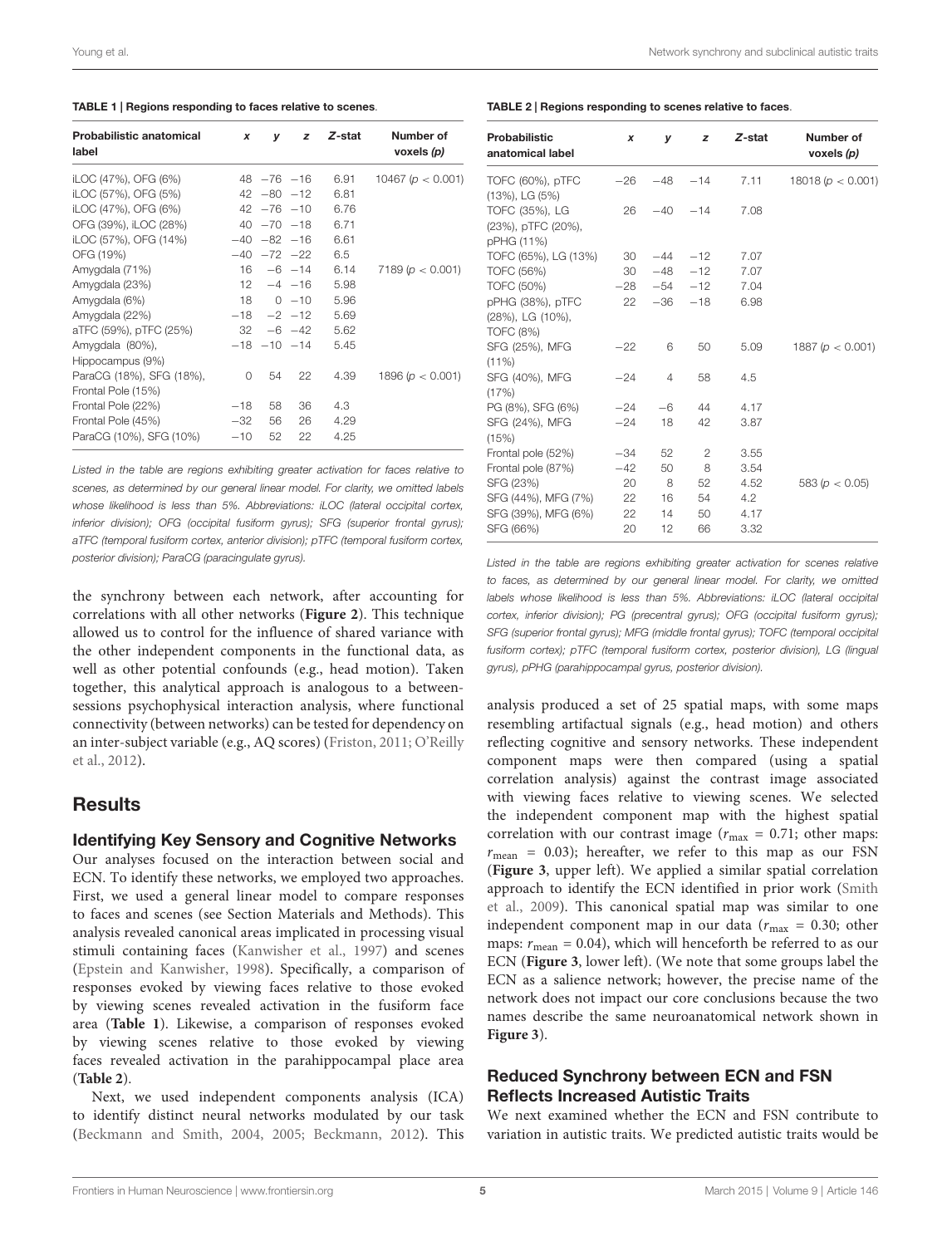

<span id="page-5-0"></span>associated with the synchrony between the ECN and FSN. To test this prediction, we adopted a two-stage analytical approach ([Figure 2](#page-2-0); [Cole et al.,](#page-7-7) [2010\)](#page-7-7). First, all spatial maps-those associated with signal and those associated with noise-are regressed onto each participant's functional data to recover participant-specific temporal dynamics associated with each network. Second, these temporal dynamics are then submitted to a partial correlation analysis to estimate the participantspecific synchrony between each map while controlling for the influence of other, potentially confounding, maps. The resulting synchrony measures were then correlated with AQ scores. We found that reduced synchrony between ECN and FSN predicted increased autistic traits  $(r_{(42)} = -0.31, p < 0.05;$  **[Figure 3](#page-5-0)**, right). To evaluate the uncertainty associated with this correlation, we bootstrapped the effect size  $(N = 10,000)$  and identified the 95% confidence interval, which was bounded by −0.05 and −0.55. Although this confidence interval indicates that the true effect is likely small, we emphasize that a relatively small effect is to be expected given a large sample and the use of measures with imperfect reliability [\(Vul et al.,](#page-9-8) [2009;](#page-9-8) [Yarkoni,](#page-9-9) [2009\)](#page-9-9).

Thus, to increase our confidence in the validity of our effect and rule out potentially confounding variables we conducted a series of post hoc control analyses. We first examined the relationship between autistic traits and preferences for faces relative to scenes. Although most subjects exhibited a slight bias toward choosing faces over scenes (mean = 4.22; range =  $-15:15$ ), these preferences were not correlated with AQ scores  $(r_{(42)} = 0.18, p = 0.24)$ . Next, we evaluated whether the relationship between ECN-FSN synchrony and autistic traits was explained by individual differences in other, potentially confounding factors related to data quality and personality characteristics. To do this, we employed a hierarchical regression method that regressed ECN-FSN synchrony onto two blocks of factors. First, we included five regressors relating to individual differences in data quality (motion spikes and SFNR; [Friedman and Glover,](#page-8-18) [2006\)](#page-8-18), preferences between faces and scenes, and personality variables related to social cognition (perspective-taking abilities and empathic-concern) [\(Davis,](#page-8-14) [1983\)](#page-8-14). This set of factors failed to explain significant variation in ECN-FSN synchrony ( $r^2 = 0.02$ ;  $F_{(5,38)} = 0.19$ ,  $p = 0.96$ ). Second, we added AQ scores to our regression model. We found that the addition of AQ scores significantly improved the fit our model ( $\Delta r^2 = 0.10$ ;  $F_{(1,37)} = 4.30, p < 0.05$ ). In addition, AQ scores were significantly associated with ECN-FSN synchrony ( $t_{(37)} = -2.07$ ,  $p < 0.05$ ) (**[Table 3](#page-6-0)**).

In a separate post hoc control analysis, we also examined the specificity of the relationship between AQ scores and ECN-FSN synchrony. Although our partial correlation analysis (**[Figure 2](#page-2-0)**) estimates inter-network synchrony while controlling for the influence of potentially confounding variables (e.g., other networks), it remains possible that the relationship between AQ scores and network synchrony is driven by responses to the task. To rule out this explanation, we quantified synchrony between the FSN and the default-mode network (DMN), an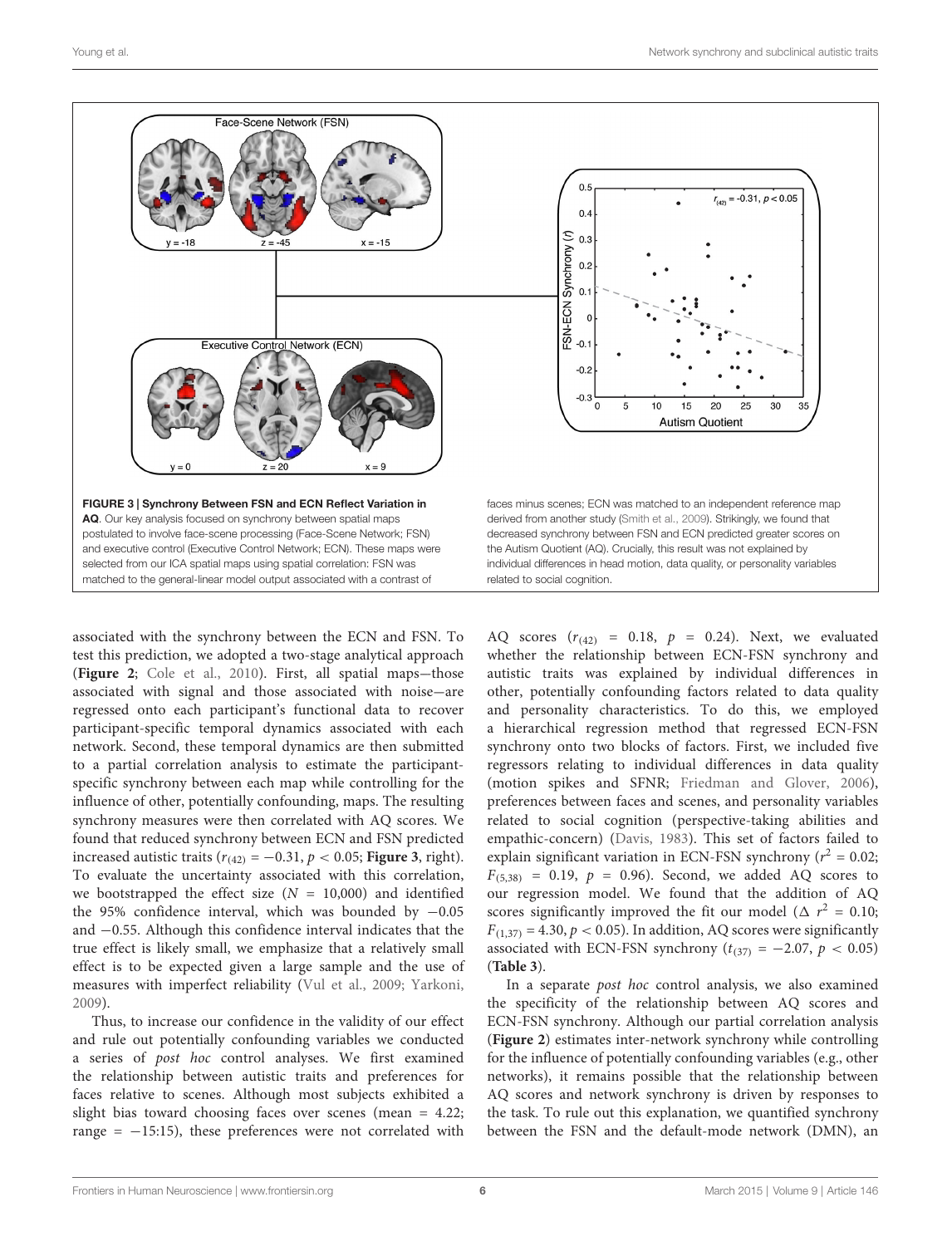<span id="page-6-0"></span>TABLE 3 | Regression statistics.

| Regressor                   | Beta      | <b>VIF</b> | <b>Standard error</b> | t-stat  | P-value |
|-----------------------------|-----------|------------|-----------------------|---------|---------|
| Motion spikes               | $-1.0141$ | 1.85       | 1.2740                | $-0.80$ | 0.431   |
| <b>SFNR</b>                 | $-0.0003$ | 1.74       | 0.0014                | $-0.20$ | 0.839   |
| Face-scene preference       | 0.0017    | 1.06       | 0.0034                | 0.51    | 0.616   |
| Perspective-taking          | 0.0008    | 1.25       | 0.0060                | 0.14    | 0.891   |
| Empathy                     | 0.0038    | 1 21       | 0.0065                | 0.58    | 0.565   |
| Autism-Spectrum<br>auotient | $-0.0089$ | 1.20       | 0.0043                | $-2.07$ | 0.045   |

The full regression model included six regressors and an intercept. Supporting our key finding, we found that synchrony between FSN and ECN was significantly associated with variation in AQ scores, even after controlling for potentially confounding variables. We also summarize the severity of multicollinearity for each regressor using variance inflation factor (VIF). As all VIF values are <5, we can be confident that multicollinearity did not bias our results [\(Kutner et al.,](#page-8-26) [2004\)](#page-8-26).

alternative large-scale network implicated in a host of cognitive processes [\(Buckner et al.,](#page-7-9) [2008;](#page-7-9) [Mars et al.,](#page-8-27) [2012\)](#page-8-27). We found that FSN-DMN synchrony was not associated with variation in AQ scores  $(r_{(42)} = 0.01, p = 0.95)$ . This observation therefore increases confidence in the specificity of our key finding.

For completeness, we also examined whether AQ scores significantly modulated voxelwise functional connectivity with either ECN or FSN. To test this relationship, we expanded our synchrony analysis into a dual-regression analysis by regressing the time course of each voxel onto the temporal dynamics for all networks [\(Filippini et al.,](#page-8-20) [2009;](#page-8-20) [Smith](#page-9-6) [et al.,](#page-9-6) [2014b;](#page-9-6) [Utevsky et al.,](#page-9-7) [2014\)](#page-9-7) (see Section Methods). This analysis failed to reveal any voxels whose functional connectivity with FSN or ECN decreased (or increased) as a function of AQ scores. Although it is challenging to interpret the absence of an effect, these observations suggest that the computations related to AQ and tied to ECN and FSN are distributed across each network [\(Friston,](#page-8-22) [2011;](#page-8-22) [Smith et al.,](#page-9-6) [2014b\)](#page-9-6).

# **Discussion**

Navigating social interactions is essential in everyday life, yet even basic social interactions can pose tremendous difficulty for individuals with ASD-and even for individuals who lack a formal diagnosis of autism but who share autism spectrum traits. Researchers investigating the neural bases of autism have consistently highlighted the importance of atypical connectivity [\(Supekar et al.,](#page-9-10) [2013\)](#page-9-10), particularly underconnectivity (i.e., reduced connectivity) across brain regions [\(Just et al.,](#page-8-9) [2004,](#page-8-9) [2007\)](#page-8-10). We predicted that increased autistic traits would be associated with reduced synchrony between two distinct neural networks implicated in cognitive control and face processing. To test this prediction, we used a model-free ICA in conjunction with a partial correlation analysis to characterize synchrony between large-scale neural networks. We found that reduced synchrony between the ECN and a FSN correlated with increased AQ scores within a subclinical population.

Our findings are consistent with previous work linking underconnectivity to autistic traits [\(Just et al.,](#page-8-10) [2007;](#page-8-10) [Di Martino](#page-8-28) [et al.,](#page-8-28) [2011;](#page-8-28) [Müller et al.,](#page-8-29) [2011\)](#page-8-29). Reduced connectivity has reliably been observed with regions involved in face and visual information processing [\(Villalobos et al.,](#page-9-11) [2005;](#page-9-11) [Kleinhans](#page-8-30) [et al.,](#page-8-30) [2008\)](#page-8-30). In addition, tasks requiring executive control have revealed that individuals with autism exhibit reduced connectivity with dorsolateral prefrontal cortex [\(Koshino et al.,](#page-8-31) [2005\)](#page-8-31). More recent observations have suggested that increased autistic traits are also associated with reduced frontostriatal connectivity [\(Sims et al.,](#page-8-32) [2014\)](#page-8-32). Although these diverse findings hint that neither autism nor autistic spectrum traits result from a single factor in isolation [\(Happé et al.,](#page-8-33) [2006\)](#page-8-33), recent work has attempted to understand how underconnectivity disrupts the integration of information [\(Just et al.,](#page-8-9) [2004,](#page-8-9) [2007\)](#page-8-10). Accordingly, reduced synchrony between the ECN and FSN networks may suggest difficulty in integrating information across sensory and cognitive processes. Nevertheless, we note that other interpretations are also possible. For example, the association between ECN-FSN synchrony and autistic traits might reflect an individual's ability to discern the emotional states of the faces [\(Alaerts et al.,](#page-7-10) [2014\)](#page-7-10). Alternatively, reduced synchrony between ECN and FSN could represent a decrease in the reward valuation and processing of these facial images [\(Sims et al.,](#page-8-32) [2014\)](#page-8-32). While more work is needed to discern exactly how individual differences in ECN-FSN connectivity are influencing the behavioral and personality traits seen in autistic individuals, we believe our findings fit with other studies linking underconnectivity to autistic traits.

Unlike the majority of previous work examining functional underconnectivity and autistic traits, we focused on reduced connectivity between distinct, large-scale neural networks. Our approach allowed us to estimate how interactions between the ECN and FSN contribute to variation in autistic traits while controlling for potential confounds related to head motion. Controlling for head motion is crucial in functional connectivity studies [\(Power et al.,](#page-8-34) [2012\)](#page-8-34), particularly those examining between-subject differences [\(Satterthwaite et al.,](#page-8-35) [2012\)](#page-8-35), such as variation in autistic traits. Additionally, our study also expands on the findings of prior observations that have been limited to resting-state functional connectivity. Although one previous study has examined resting-state connectivity between networks in autistic individuals [\(von dem](#page-9-3) [Hagen et al.,](#page-9-3) [2013\)](#page-9-3), our task utilized alternating blocks of social and nonsocial visual stimulation to drive changes in processing, which may be an important consideration given the social deficits observed in individual exhibiting a range of subclinical and clinical autistic traits. Yet, we note that directly linking task conditions (e.g., social and nonsocial) to reduced synchrony would require a resting-state control scan [\(Utevsky et al.,](#page-9-7) [2014\)](#page-9-7) and/or an alternative paradigm amenable to modeling task-dependent changes in connectivity using a beta-series correlation approach [\(Rissman et al.,](#page-8-36) [2004\)](#page-8-36). While these considerations could help illuminate how task conditions influence synchrony, we emphasize that our core conclusion is agnostic on the role of task conditions and network synchrony.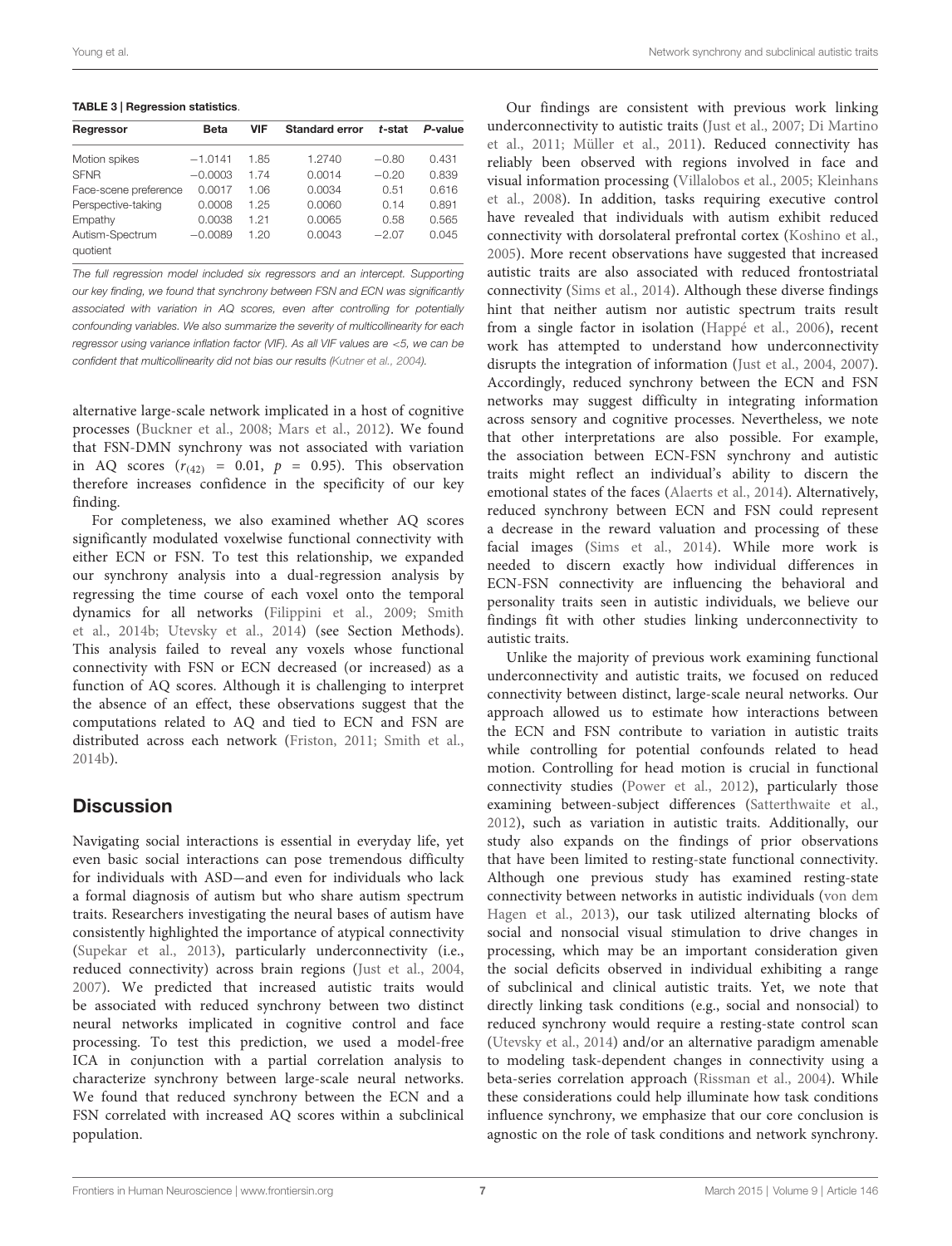Taken together, our results complement and extend prior work examining how reduced connectivity contributes to a range of autistic traits.

Nevertheless, we note that some limitations accompany our results. First, we did not examine task-dependent changes in connectivity in this study. Thus, our synchrony results-like those reported elsewhere [\(Cole et al.,](#page-7-7) [2010\)](#page-7-7)-could partially reflect changes in the activation of each network [\(Friston,](#page-8-22) [2011\)](#page-8-22). Also, because our FSN arises because of differences in the brain responses to faces and scenes, we cannot be sure that our results are driven by neural processing specific to faces. Future work could build on our results by isolating specific features or qualities of facial stimuli-such as their emotional expression [\(Ashwin et al.,](#page-7-2) [2007\)](#page-7-2), attractiveness [\(Smith et al.,](#page-8-37) [2014a\)](#page-8-37), or perceived status [\(Utevsky and Platt,](#page-9-12) [2014\)](#page-9-12)-and showing that variability in those features drives the connectivity changes we observed. In addition, although we controlled for head motion and other potential confounds, we note that other, unmeasured factors may contribute to our findings. For example, AQ scores have been linked to other personality variables, including extraversion, neuroticism, and conscientiousness [\(Wakabayashi et al.,](#page-9-13) [2006\)](#page-9-13). Other studies have also found associations between AQ and empathic abilities and systemizing tendencies [\(Wheelwright et al.,](#page-9-14) [2006\)](#page-9-14) as well as social responsiveness [\(Armstrong and Iarocci,](#page-7-11) [2013\)](#page-7-11). Although we did not measure these variables in our study, we emphasize that our results were not explained by individual differences in empathetic concern or perceptive-taking subscales of the interpersonal reactivity index [\(Davis,](#page-8-14) [1983\)](#page-8-14). Future studies could further mitigate these caveats with larger (and more diverse) samples and a larger array of personality measures.

In summary, our results suggest that the synchrony between large-scale neural networks can contribute to the severity of subclinical autistic traits, as measured by the AQ. Examining synchrony between large-scale neural networks may provide enhanced sensitivity for detecting subtle abnormalities associated

#### References

- <span id="page-7-1"></span>Adolphs, R. (2010). Conceptual challenges and directions for social neuroscience. Neuron 65, 752-767. doi: 10.1016/j.neuron.2010.03.006
- <span id="page-7-10"></span>Alaerts, K., Woolley, D. G., Steyaert, J., Di Martino, A., Swinnen, S. P., and Wenderoth, N. (2014). Underconnectivity of the superior temporal sulcus predicts emotion recognition deficits in autism. Soc. Cogn. Affect. Neurosci. 9, 1589--1600. doi: 10.1093/scan/nst156
- <span id="page-7-11"></span>Armstrong, K., and Iarocci, G. (2013). Brief report: the autism spectrum quotient has convergent validity with the social responsiveness scale in a highfunctioning sample. J. Autism Dev. Disord. 43, 2228--2232. doi: 10.1007/s10803- 013-1769-z
- <span id="page-7-2"></span>Ashwin, C., Baron-Cohen, S., Wheelwright, S., O'Riordan, M., and Bullmore, E. T. (2007). Differential activation of the amygdala and the 'social brain' during fearful face-processing in Asperger syndrome. Neuropsychologia 45, 2--14. doi: 10.1016/j.neuropsychologia.2006.04.014
- <span id="page-7-0"></span>Baron-Cohen, S., Wheelwright, S., Skinner, R., Martin, J., and Clubley, E. (2001). The Autism-Spectrum Quotient (Aq): evidence from Asperger syndrome/high-functioning autism, malesand females, scientists and mathematicians. J. Autism Dev. Disord. 31, 5--17. doi: 10.1023/A:1005653 411471

with autistic traits [\(Tyszka et al.,](#page-9-15) [2014\)](#page-9-15). We speculate that the relationship between large-scale neural networks could have broad implications for social and cognitive neuroscience. For instance, network synchrony measures may facilitate comparative studies of social cognition by grounding questions on the dynamics of large-scale neural networks [\(Hecht et al.,](#page-8-38) [2013\)](#page-8-38). Additionally, our analytic approach may have implications for understanding other disorders as well. For example, it remains unclear how the synchrony between large-scale neural networks contributes to depression [\(Greicius et al.,](#page-8-39) [2007\)](#page-8-39), schizophrenia [\(Calhoun et al.,](#page-7-12) [2009\)](#page-7-12), and anorexia [\(Watson et al.,](#page-9-16) [2010\)](#page-9-16). In the future, clinicians could potentially use network synchrony measures as a biomarker for the severity of various personality disorders.

# Human Subjects Certification

All procedures and methods were conducted in accordance with guidelines approved by the Institutional Review Board at Duke University Medical Center. Written informed consent was obtained from all participants (text is reproduced in Section Methods).

# Author Contributions

DVS, JSY, CGC, and SAH designed research; DVS, JSY, CGC, and SAH performed research; DVS and JSY analyzed data under the supervision of SAH; DVS, JSY, CGC, and SAH wrote the paper.

## Acknowledgments

This study was funded by National Institutes of Health grant RC1-MH88680 (SAH), an Incubator Award from the Duke Institute for Brain Sciences (SAH), and National Research Service Award F32-MH107175 (DVS). Neuroimaging data can be provided upon request.

- <span id="page-7-8"></span>Beckmann, C. F. (2012). Modelling with independent components. Neuroimage 62, 891-901. doi: 10.1016/j.neuroimage.2012.02.020
- <span id="page-7-5"></span>Beckmann, C. F., Jenkinson, M., and Smith, S. M. (2003). General multilevel linear modeling for group analysis in FMRI. Neuroimage 20, 1052-1063. doi: 10. 1016/s1053-8119(03)00435-x
- <span id="page-7-6"></span>Beckmann, C. F., and Smith, S. M. (2004). Probabilistic independent component analysis for functional magnetic resonance imaging. IEEE Trans. Med. Imaging 23, 137--152. doi: 10.1109/tmi.2003.822821
- <span id="page-7-3"></span>Beckmann, C. F., and Smith, S. M. (2005). Tensorial extensions of independent component analysis for multisubject FMRI analysis. Neuroimage 25, 294-311. doi: 10.1016/j.neuroimage.2004.10.043
- <span id="page-7-4"></span>Brainard, D. H. (1997). The psychophysics toolbox. Spat. Vis. 10, 443--446. doi: 10. 1163/156856897x00357
- <span id="page-7-9"></span>Buckner, R. L., Andrews-Hanna, J. R., and Schacter, D. L. (2008). The brain's default network: anatomy, function and relevance to disease. Ann. N Y Acad. Sci. 1124, 1-38. doi: 10.1196/annals.1440.011
- <span id="page-7-12"></span>Calhoun, V. D., Eichele, T., and Pearlson, G. (2009). Functional brain networks in schizophrenia: a review. Front. Hum. Neurosci. 3:17. doi: 10.3389/neuro.09.017. 2009
- <span id="page-7-7"></span>Cole, D. M., Beckmann, C. F., Long, C. J., Matthews, P. M., Durcan, M. J., and Beaver, J. D. (2010). Nicotine replacement in abstinent smokers improves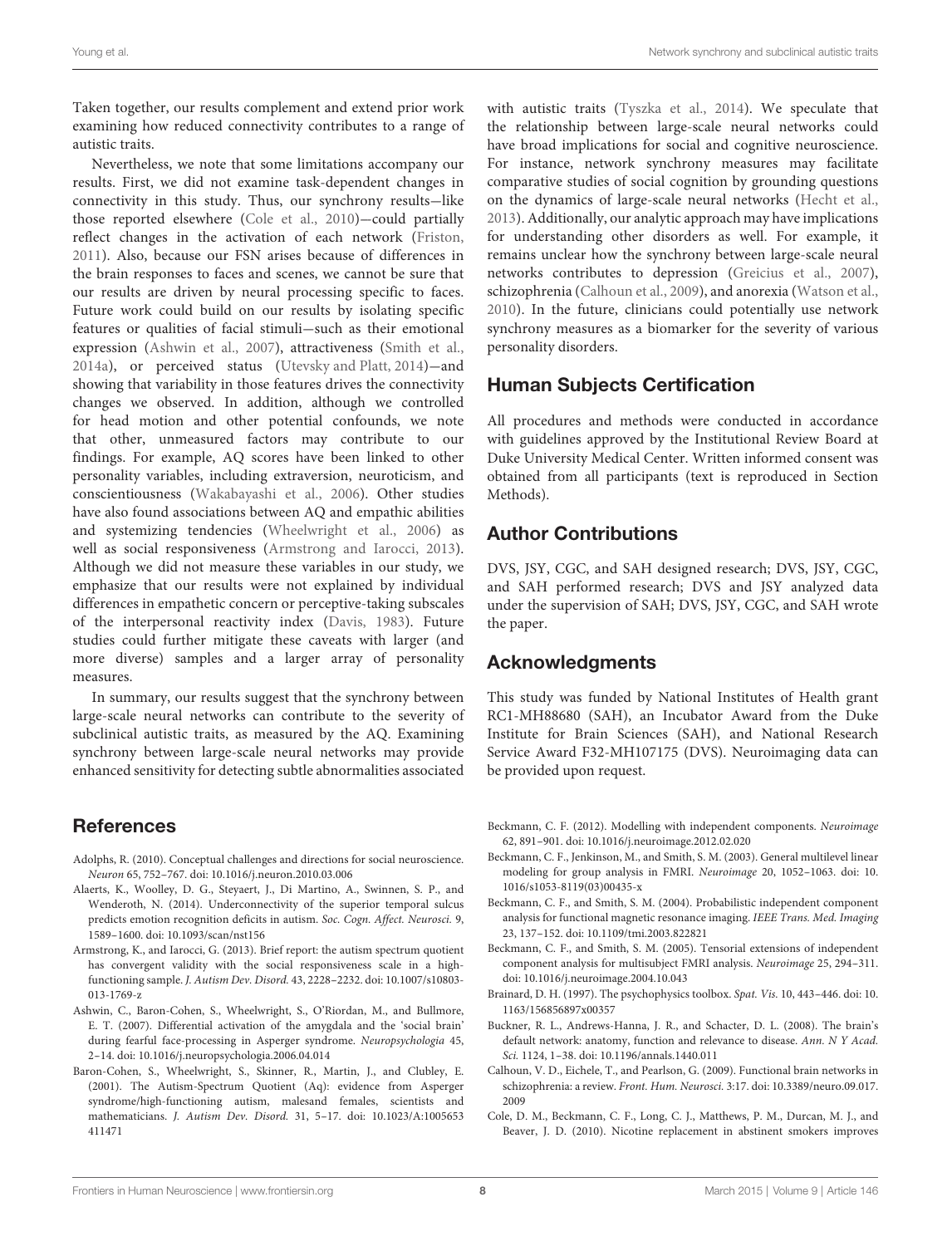cognitive withdrawal symptoms with modulation of resting brain network dynamics. Neuroimage 52, 590--599. doi: 10.1016/j.neuroimage.2010.04.251

- <span id="page-8-2"></span>Couture, S. M., Penn, D. L., and Roberts, D. L. (2006). The functional significance of social cognition in schizophrenia: a review. Schizophr. Bull. 32(Suppl. 1), S44-S63. doi: 10.1093/schbul/sbl029
- <span id="page-8-14"></span>Davis, M. H. (1983). Measuring individual differences in empathy: evidence for a multidimensional approach. J. Pers. Soc. Psychol. 44, 113-126. doi: 10. 1037/0022-3514.44.1.113
- <span id="page-8-7"></span>Dichter, G. S., Felder, J. N., and Bodfish, J. W. (2009). Autism is characterized by dorsal anterior cingulate hyperactivation during social target detection. Soc. Cogn. Affect. Neurosci. 4, 215-226. doi: 10.1093/scan/nsp017
- <span id="page-8-28"></span>Di Martino, A., Kelly, C., Grzadzinski, R., Zuo, X. N., Mennes, M., Mairena, M. A., et al. (2011). Aberrant striatal functional connectivity in children with autism. Biol. Psychiatry 69, 847-856. doi: 10.1016/j.biopsych.2010.10.029
- <span id="page-8-6"></span>Dziobek, I., Bahnemann, M., Convit, A., and Heekeren, H. R. (2010). The role of the fusiform-amygdala system in the pathophysiology of autism. Arch. Gen. Psychiatry 67, 397-405. doi: 10.1001/archgenpsychiatry.2010.31
- <span id="page-8-25"></span>Epstein, R., and Kanwisher, N. (1998). A cortical representation of the local visual environment. Nature 392, 598-601. doi: 10.1038/33402
- <span id="page-8-20"></span>Filippini, N., MacIntosh, B. J., Hough, M. G., Goodwin, G. M., Frisoni, G. B., Smith, S. M., et al. (2009). Distinct patterns of brain activity in young carriers of the APOE-4 allele. Proc. Natl. Acad. Sci. U S A 106, 7209--7214. doi: 10. 1073/pnas.0811879106
- <span id="page-8-18"></span>Friedman, L., Glover, G. H., and The FBIRN Consortium. (2006). Reducing interscanner variability of activation in a multicenter fMRI study: controlling for Signal-to-Fluctuation-Noise-Ratio (SFNR) differences. Neuroimage 33, 471--481. doi: 10.1016/j.neuroimage.2006.07.012
- <span id="page-8-22"></span>Friston, K. J. (2011). Functional and effective connectivity: a review. Brain Connect. 1, 13--36. doi: 10.1089/brain.2011.0008
- <span id="page-8-5"></span>Gerdts, J., and Bernier, R. (2011). The broader autism phenotype and its implications on the etiology and treatment of autism spectrum disorders. Autism Res. Treat. 2011:545901. doi: 10.1155/2011/545901
- <span id="page-8-39"></span>Greicius, M. D., Flores, B. H., Menon, V., Glover, G. H., Solvason, H. B., Kenna, H., et al. (2007). Resting-state functional connectivity in major depression: abnormally increased contributions from subgenual cingulate cortex and thalamus. Biol. Psychiatry 62, 429--437. doi: 10.1016/j.biopsych.2006.09.020
- <span id="page-8-33"></span>Happé, F., Ronald, A., and Plomin, R. (2006). Time to give up on a single explanation for autism. Nat. Neurosci. 9, 1218-1220. doi: 10.1038/nn1770
- <span id="page-8-38"></span>Hecht, E. E., Gutman, D. A., Preuss, T. M., Sanchez, M. M., Parr, L. A., and Rilling, J. K. (2013). Process versus product in social learning: comparative diffusion tensor imaging of neural systems for action execution-observation matching in macaques, chimpanzees and humans. Cereb. Cortex 23, 1014-1024. doi: 10. 1093/cercor/bhs097
- <span id="page-8-19"></span>Hyvärinen, A. (1999). Fast and robust fixed-point algorithms for independent component analysis. IEEE Trans. Neural Netw. 10, 626-634. doi: 10.1109/72. 761722
- <span id="page-8-15"></span>Jenkinson, M., Bannister, P., Brady, M., and Smith, S. (2002). Improved optimization for the robust and accurate linear registration and motion correction of brain images. Neuroimage 17, 825-841. doi: 10.1006/nimg.2002. 1132
- <span id="page-8-17"></span>Jenkinson, M., and Smith, S. (2001). A global optimisation method for robust affine registration of brain images. Med. Image Anal. 5, 143--156. doi: 10. 1016/s1361-8415(01)00036-6
- <span id="page-8-10"></span>Just, M. A., Cherkassky, V. L., Keller, T. A., Kana, R. K., and Minshew, N. J. (2007). Functional and anatomical cortical underconnectivity in autism: evidence from an FMRI study of an executive function task and corpus callosum morphometry. Cereb. Cortex 17, 951-961. doi: 10.1093/cercor/bhl006
- <span id="page-8-9"></span>Just, M. A., Cherkassky, V. L., Keller, T. A., and Minshew, N. J. (2004). Cortical activation and synchronization during sentence comprehension in high-functioning autism: evidence of underconnectivity. Brain 127(Pt. 8), 1811--1821. doi: 10.1093/brain/awh199
- <span id="page-8-24"></span>Kanwisher, N., McDermott, J., and Chun, M. M. (1997). The fusiform face area: a module in human extrastriate cortex specialized for face perception. J. Neurosci. 17, 4302-4311.
- <span id="page-8-30"></span>Kleinhans, N. M., Richards, T., Sterling, L., Stegbauer, K. C., Mahurin, R., Johnson, L. C., et al. (2008). Abnormal functional connectivity in autism spectrum disorders during face processing. Brain 131(Pt. 4), 1000-1012. doi: 10.1093/brain/awm334
- <span id="page-8-31"></span>Koshino, H., Carpenter, P. A., Minshew, N. J., Cherkassky, V. L., Keller, T. A., and Just, M. A. (2005). Functional connectivity in an fMRI working memory task in high-functioning autism. Neuroimage 24, 810-821. doi: 10.1016/j.neuroimage. 2004.09.028
- <span id="page-8-26"></span>Kutner, M., Nachtsheim, C., and Neter, J. (2004). Applied Linear Regression Models. 4th Edn. New York: McGraw-Hill/Irwin.
- <span id="page-8-13"></span>Libedinsky, C., Smith, D. V., Teng, C. S., Namburi, P., Chen, V. W., Huettel, S. A., et al. (2011). Sleep deprivation alters valuation signals in the ventromedial prefrontal cortex. Front. Behav. Neurosci. 5:70. doi: 10.3389/fnbeh.2011. 00070
- <span id="page-8-11"></span>Little, A. C., Jones, B. C., Waitt, C., Tiddeman, B. P., Feinberg, D. R., Perrett, D. I., et al. (2008). Symmetry is related to sexual dimorphism in faces: data across culture and species. PLoS One 3:e2106. doi: 10.1371/journal.pone.0002106
- <span id="page-8-8"></span>Lombardo, M. V., Chakrabarti, B., Bullmore, E. T., MRC AIMS Consortium, and Baron-Cohen, S. (2011). Specialization of right temporo-parietal junction for mentalizing and its relation to social impairments in autism. Neuroimage 56, 1832--1838. doi: 10.1016/j.neuroimage.2011.02.067
- <span id="page-8-1"></span>Lyon, H. M., Startup, M., and Bentall, R. P. (1999). Social cognition and the manic defense: attributions, selective attention and self-schema in bipolar affective disorder. J. Abnorm. Psychol. 108, 273--282. doi: 10.1037/0021-843x. 108.2.273
- <span id="page-8-27"></span>Mars, R. B., Neubert, F. X., Noonan, M. P., Sallet, J., Toni, I., and Rushworth, M. F. (2012). On the relationship between the ''default mode network'' and the ''social brain''. Front. Hum. Neurosci. 6:189. doi: 10.3389/fnhum.2012.00189
- <span id="page-8-29"></span>Müller, R. A., Shih, P., Keehn, B., Deyoe, J. R., Leyden, K. M., and Shukla, D. K. (2011). Underconnected, but how? A survey of functional connectivity MRI studies in autism spectrum disorders. Cereb. Cortex 21, 2233-2243. doi: 10. 1093/cercor/bhq296
- <span id="page-8-21"></span>Murty, V. P., Shermohammed, M., Smith, D. V., Carter, R. M., Huettel, S. A., and Adcock, R. A. (2014). Resting state networks distinguish human ventral tegmental area from substantia nigra. Neuroimage 100, 580-589. doi: 10.1016/j. neuroimage.2014.06.047
- <span id="page-8-4"></span>Oberman, L. M., and Ramachandran, V. S. (2007). The simulating social mind: the role of the mirror neuron system and simulation in the social and communicative deficits of autism spectrum disorders. Psychol. Bull. 133, 310-327. doi: 10.1037/0033-2909.133.2.310
- <span id="page-8-23"></span>O'Reilly, J. X., Woolrich, M. W., Behrens, T. E., Smith, S. M., and Johansen-Berg, H. (2012). Tools of the trade: psychophysiological interactions and functional connectivity. Soc. Cogn. Affect. Neurosci. 7, 604-609. doi: 10.1093/scan/nss055
- <span id="page-8-3"></span>Pelphrey, K., Adolphs, R., and Morris, J. P. (2004). Neuroanatomical substrates of social cognition dysfunction in autism. Ment. Retard. Dev. Disabil. Res. Rev. 10, 259--271. doi: 10.1002/mrdd.20040
- <span id="page-8-34"></span>Power, J. D., Barnes, K. A., Snyder, A. Z., Schlaggar, B. L., and Petersen, S. E. (2012). Spurious but systematic correlations in functional connectivity mri networks arise from subject motion. Neuroimage 59, 2142-2154. doi: 10.1016/j. neuroimage.2011.10.018
- <span id="page-8-36"></span>Rissman, J., Gazzaley, A., and D'Esposito, M. (2004). Measuring functional connectivity during distinct stages of a cognitive task. Neuroimage 23, 752-763. doi: 10.1016/j.neuroimage.2004.06.035
- <span id="page-8-35"></span>Satterthwaite, T. D., Wolf, D. H., Loughead, J., Ruparel, K., Elliott, M. A., Hakonarson, H., et al. (2012). Impact of in-scanner head motion on multiple measures of functional connectivity: relevance for studies of neurodevelopment in youth. Neuroimage 60, 623-632. doi: 10.1016/j.neuroimage.2011.12.063
- <span id="page-8-0"></span>Saxe, R. (2006). Uniquely human social cognition. Curr. Opin. Neurobiol. 16, 235--239. doi: 10.1016/j.conb.2006.03.001
- <span id="page-8-32"></span>Sims, T. B., Neufeld, J., Johnstone, T., and Chakrabarti, B. (2014). Autistic traits modulate frontostriatal connectivity during processing of rewarding faces. Soc. Cogn. Affect. Neurosci. 9, 2010-2016. doi: 10.1093/scan/nsu010
- <span id="page-8-16"></span>Smith, S. M. (2002). Fast robust automated brain extraction. Hum. Brain Mapp. 17, 143--155. doi: 10.1002/hbm.10062
- <span id="page-8-37"></span>Smith, D. V., Clithero, J. A., Boltuck, S. E., and Huettel, S. A. (2014a). Functional connectivity with ventromedial prefrontal cortex reflects subjective value for social rewards. Soc. Cogn. Affect. Neurosci. 9, 2017-2025. doi: 10. 1093/scan/nsu005
- <span id="page-8-12"></span>Smith, S. M., Fox, P. T., Miller, K. L., Glahn, D. C., Fox, P. M., Mackay, C. E., et al. (2009). Correspondence of the brain's functional architecture during activation and rest. Proc. Natl. Acad. Sci. U S A 106, 13040-13045. doi: 10.1073/pnas. 0905267106